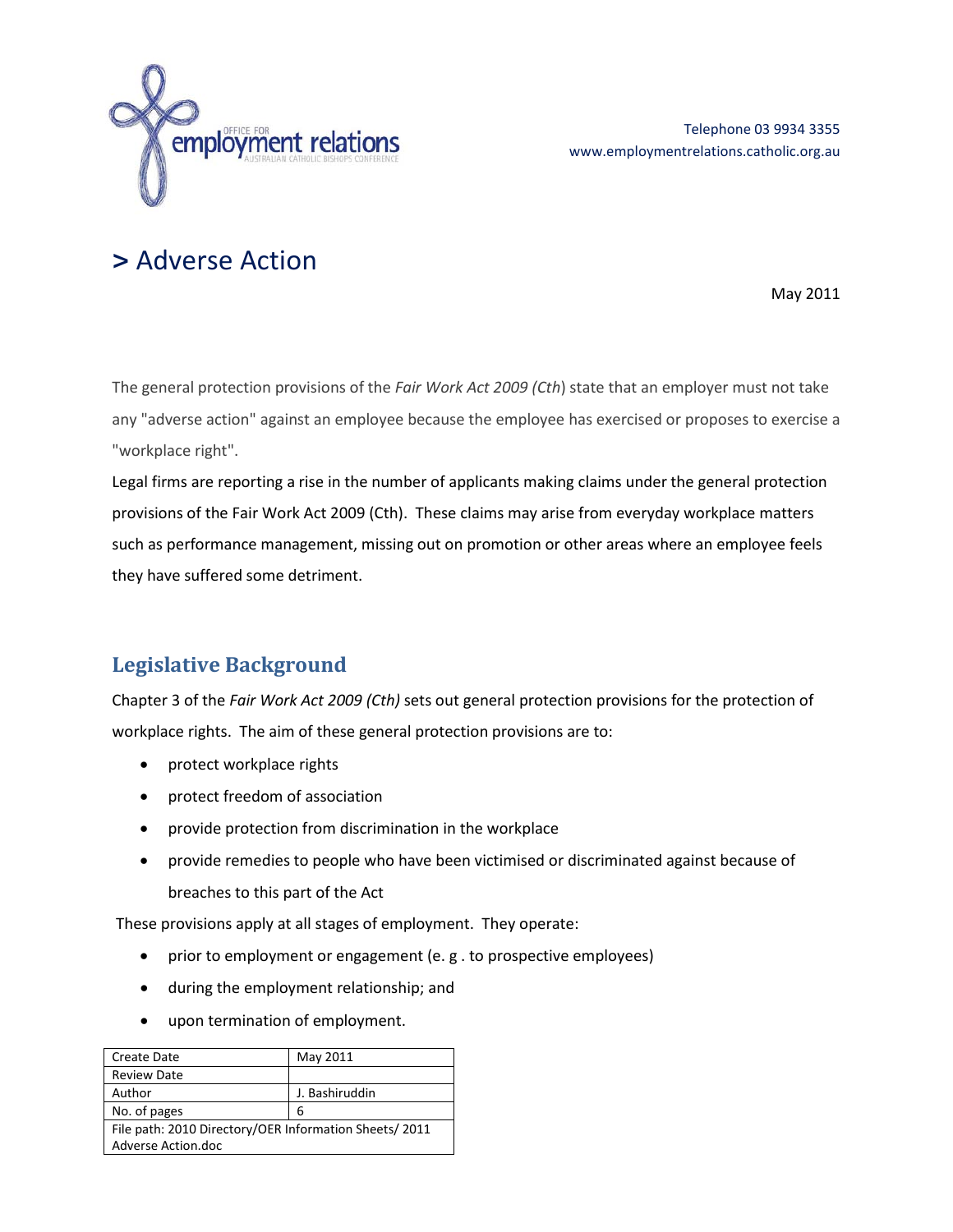Workers who are not eligible to pursue claims for unfair dismissal (due to the length of their service or their remuneration) may be eligible to make a claim for adverse action.

### **Who does this affect?**

Adverse action may be taken by:

- an employer against an employee
- a prospective employer against a prospective employee
- a 'principal' who has entered into a contract with an independent contractor
- a principal proposing to enter into a contract with and independent contractor
- an employee against his or her employer
- an independent contractor against a person who has entered into a contract for services
- an industrial association against a person

(s. 342) FWA

#### **What is Adverse Action?**

The most common form of adverse action is claims made by an employee against an employer if the employer:

- dismisses the employee.
- injures the employee in his or her employment.
- alters the position of the employer to the employee's prejudice.
- discriminates between the employee and other employees of the employer.

Further examples of claims that may arise due to adverse action include:

By a prospective employer against a prospective employee if the prospective employer:

- refuses to employ the prospective employee; or
- discriminates in the terms or conditions upon which employment is offered.

By an employer against his/her employee if the employee:

- ceases work in the service of the employer; or
- takes industrial action against the employer

The *Fair Work Act 2009 (Cth)* also sets out the circumstances where adverse action is taken by principals

and independent contractors and by industrial associations and their officers.

Adverse action includes threatening to take any action or organising such action.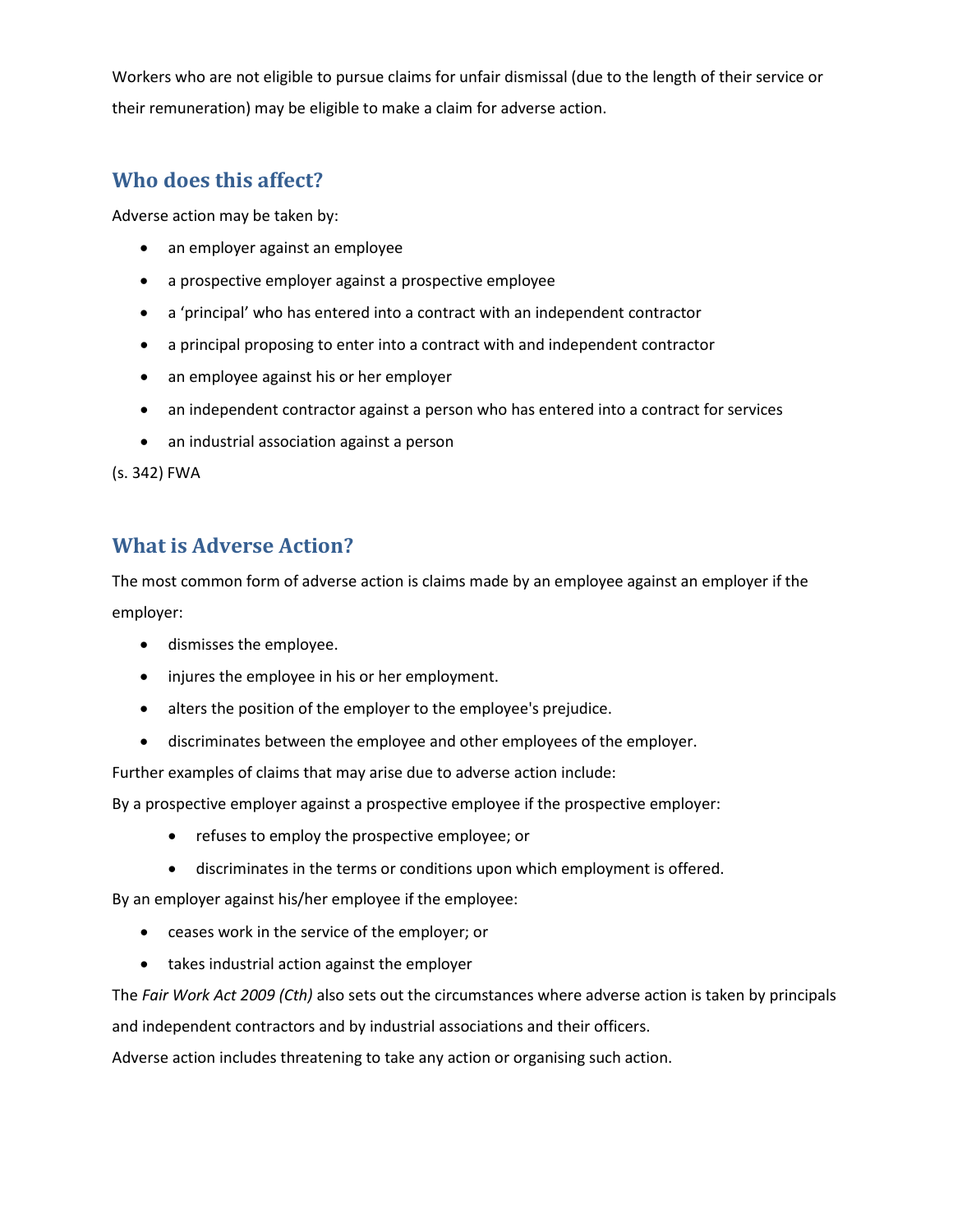# **What are "workplace rights"?**

Workplace rights are defined very broadly. Perhaps most broadly, a 'workplace right' includes a right to make a complaint or inquiry in relation to one's employment (this could feasibly include vexatious or trivial complaints). Workplace rights fall broadly under three categories:

#### • **Entitlements, roles and responsibilities**

The right to basic entitlements which may exist under the *Fair Work Act 2009 (Cth),* a collective agreement or an industrial award. E.g. the right to annual leave, redundancy payments, wages, etc.

#### • **Processes and proceeding under workplace laws and instruments**

For example, the right to participate in a conference or hearing held in Fair Work Australia, engage in protected industrial action, make a required for flexible working arrangements, appoint a bargaining agent, etc.

#### • **Complaints or inquiries**

For example, the right to raise a grievance in relation to bullying, the right to raise a grievance in relation to internal company policies, guidelines and procedures, and the right to make a complaint to Fair Work Australia.

# **Examples of Workplace Rights**

An employer *will* take adverse action against an employee if the employee is not given higher duties or given a promotion because the employee made an internal grievance against another employee (e.g. a claim of bullying).

An employer *may* be in the position of taking adverse action if an employee is unilaterally moved to a 'special projects role' because the employee requested flexible working conditions. It will be up to the employer to show this was not the reason for the taking the decision.

# **Case Note: Barclay v The Board of Bendigo Regional Institute of TAFE**

In determining whether an adverse action was taken for a prohibited reason, the courts will consider the actual reason that the action was taken.

Mr Barclay was a TAFE teacher who was also an AEU sub-branch president. He sent emails to AEU members at the campus alleging that workers at the Bendigo Regional Institute of TAFE had been asked to produce "false and fraudulent documents" to help the university obtain re-accreditation. The TAFE suspended Mr. Barclay, refused him permission to enter the workplace and denied him internet access. Mr Barclay alleged the adverse actions breached the Fair Work Act, but last year, in its first substantive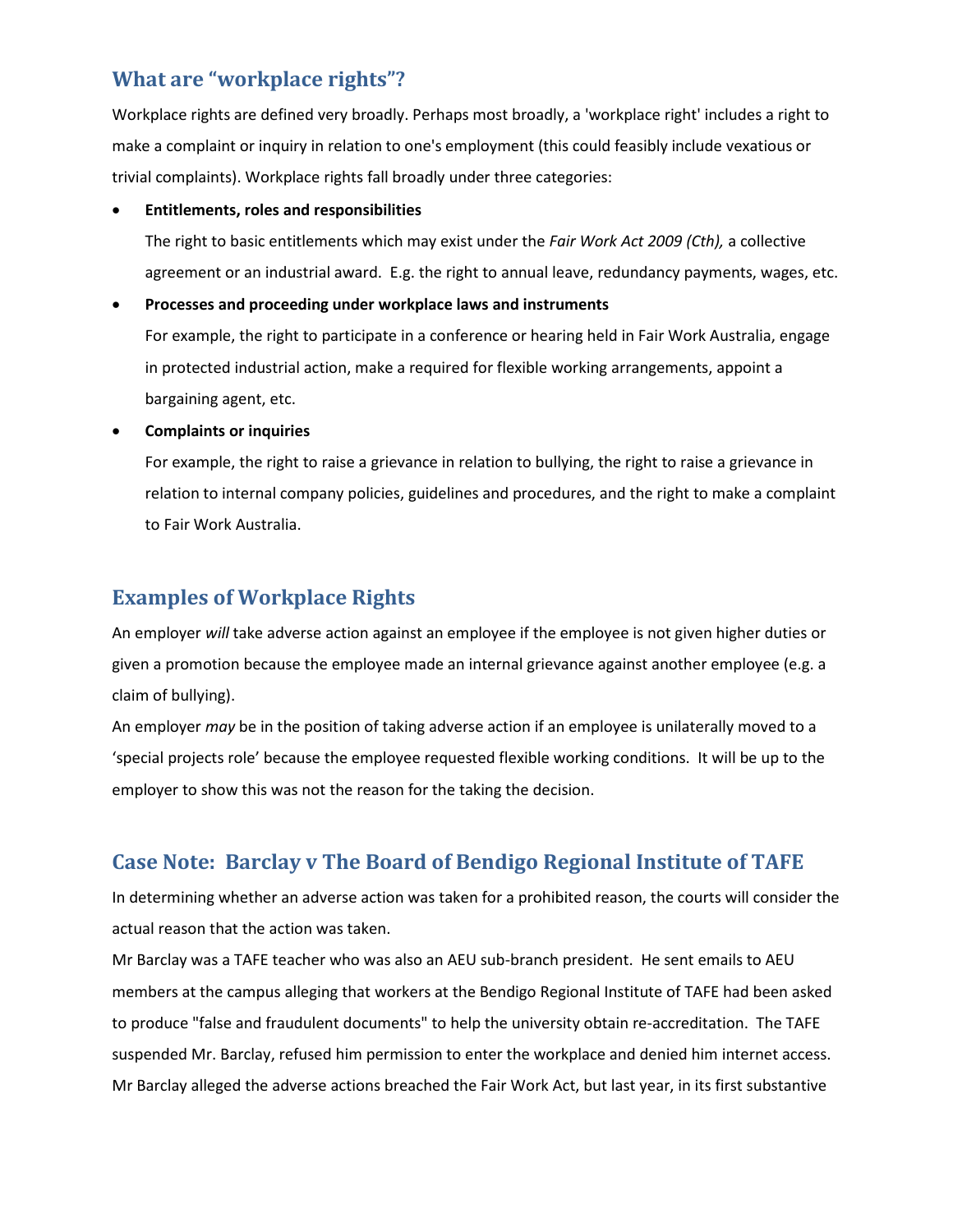decision on the provisions, the Federal Court rejected his claim. Mr Barclay appealed to the full bench. This appeal succeeded when two of three judges supported his view. The appeal decision points out that a union officer engaging in any industrial activity is protected by the Fair Work Act, even if the industrial action was not performed as well as it could have been. Moreover, Mr Barclay was acting in his capacity as a union officer and not an employee, therefore he should not have been disciplined as an employee. This decision confirms that the courts take into account the "state of mind" of the person taking the alleged adverse action when deciding whether the action was taken *because* the affected person has a workplace right or is engaging in industrial activity.

#### **Adverse Action and Discrimination**

In addition, an employer is prohibited from taking adverse action against an employee or a prospective employee because of a person's race, colour, sex, sexual preference, age, physical or mental disability, marital status, family or carer's responsibilities, pregnancy, religion, political opinion or national or social origin. This applies not only in the case of a dismissal, but also during the course of the employment. The discrimination does not need to be the sole reason.

#### **When is adverse action not taken against an employee?**

Adverse action is not taken against an employee or a prospective employee when the action is:

- authorised under a State or Territory antidiscrimination law
- taken because of the inherent requirements of a particular position
- taken against certain persons in good faith to avoid injury to religious susceptibilities of adherents of a particular religion or creed.

# **Onus of proof**

Adverse action claims have a **reverse onus of proof.**

Example:

- The Applicant (employee) must prove that they had a workplace right.
- The Applicant (employee) must prove that there was adverse action.
- The Respondent (employer) must prove that the adverse action was not because of the workplace right.

It should be noted that most State and Federal discrimination claims require the applicant to establish the discrimination.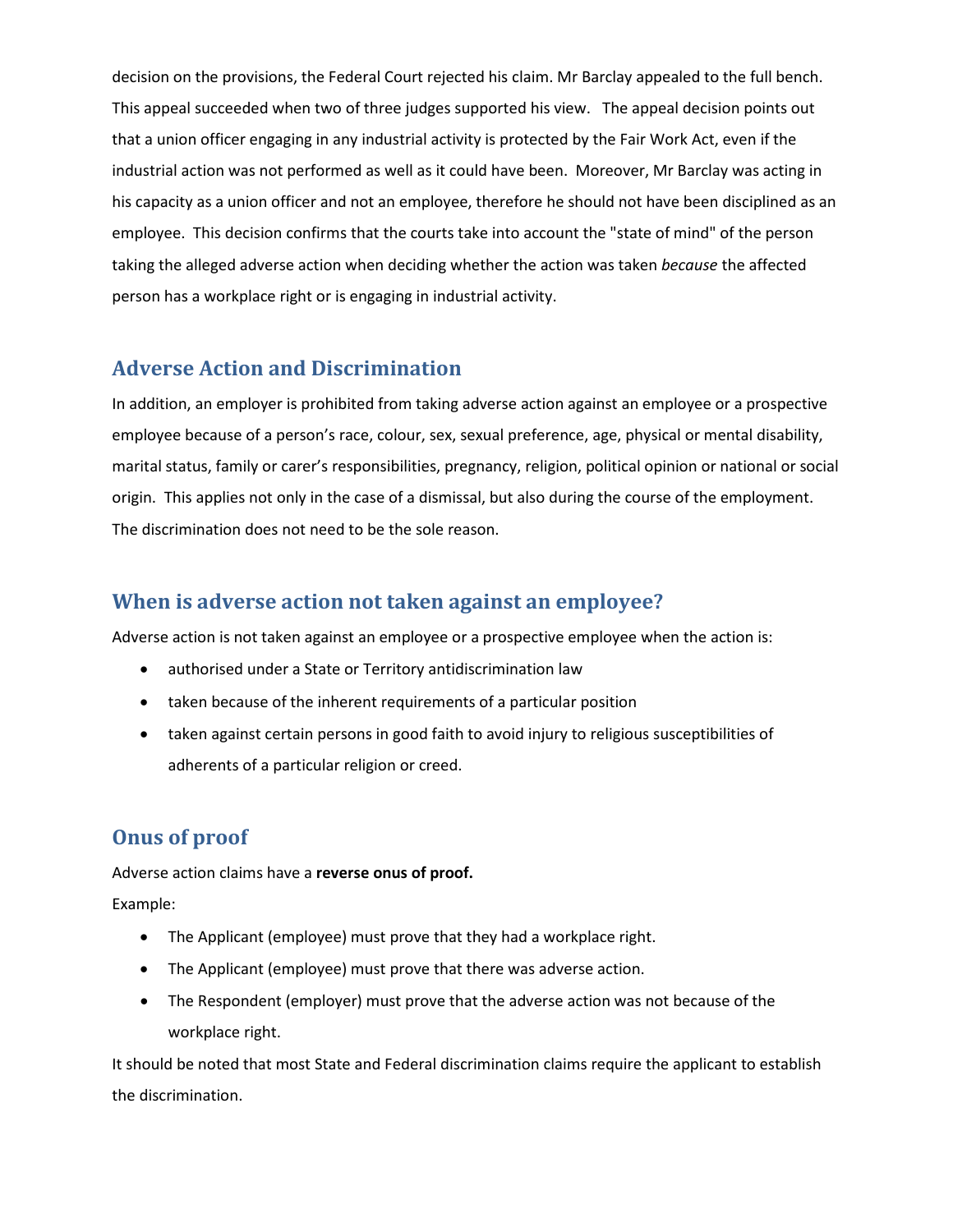#### **The Consequences**

The Applicant has 60 days to lodge a complaint and can either request the Fair Work Ombudsman to have the allegation of adverse action investigated, or request Fair Work Australia to resolve the matter through a compulsory conference.

If the matter cannot be resolved at conference, the Applicant, an industrial association or an inspector can make an application to the Federal Court or the Federal Magistrates Court to impose a civil penalty. The Federal Court or Federal Magistrates' Court can order a civil penalty up to a maximum of \$6,600 for an individual and \$33,000 for a company.

Both courts may also make such orders as they see fit which may include compensation and/or reinstatement. The compensation awarded for the loss that a person has suffered is at an uncapped amount.

The courts also have powers to make interlocutory orders such as injunctions. This may have the effect of restraining an employer, for example, from taking steps to review or manage an employee's performance.

### **Case Note: Jones v Queensland Tertiary Admissions Centre Ltd**

The Federal Court's decision provides an insight into how an employee might use the adverse action provisions to restrain an employer in relation to taking disciplinary action.

Ms. Jones was the CEO of Queensland Tertiary Admissions Centre (QTAC). While she was involved in enterprise bargaining on behalf of QTAC with the Australian Services Union (ASU), a number of bullying and harassment complaints were made against her. QTAC began an investigation into the complaints and came to the conclusion that Ms Jones' behaviour did amount to bullying and harassment of employees. Ms Jones was concerned about the investigation process and the possibility that her employment would be terminated so she filed an application for interlocutory relief in the Federal Court to restrain QTAC from taking any disciplinary action against her, including terminating her employment. The Court held:

- the commencement of an investigation into the complaints against Ms Jones could constitute adverse action, as could the threatened disciplinary action against and termination of Ms Jones' employment;
- Ms Jones' participation in the process of making an enterprise agreement or carrying out her purported role as bargaining representative could arguably constitute the exercise of a workplace right; and